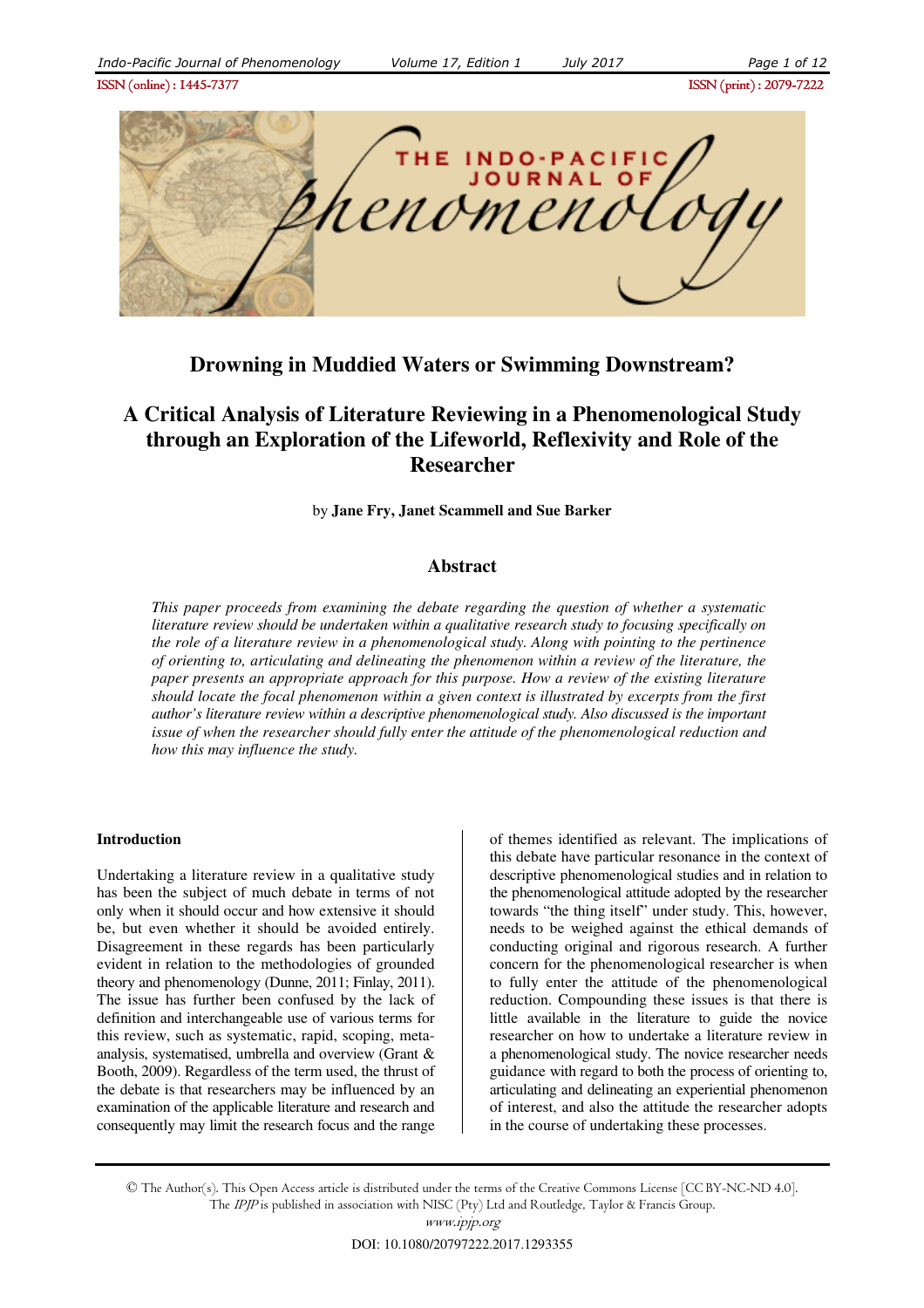The aim of this paper is to explore the current debate and suggest a way forward for the phenomenological researcher, and in particular novices. This is with a concern both to provide an ethical and rigorous justification of the study and simultaneously to uphold phenomenological principles. In order to contextualise the procedure proposed, this paper includes a reflective analysis of the process of undertaking a literature review as illustrated by the first author's descriptive phenomenological doctoral study of the phenomenon of "midwifery intuition". It is hoped that this paper will serve to guide the novice researcher through the "muddied waters" of undertaking a literature review in a phenomenological study and will enable him or her to "swim downstream" in order to demonstrate rigour in ethically justifying the phenomenological study undertaken.

# **The Debate Surrounding Literature Reviews in Research**

It could be argued that a literature review constitutes an integral part of the research process in both the qualitative and the quantitative paradigm, given that it serves to inform the researcher of the present state of knowledge on the topic to be investigated. It also provides the researcher with valuable information regarding the methods used in previous studies that might influence the present approach, and locates the proposed inquiry within the context of previous research. Essentially, it facilitates the discovery of gaps in knowledge to provide a rationale for the research (Cluett & Bluff, 2000/2006; Todres & Holloway, 2006). Rees (1997/2003) has advocated that a literature review should contain not only description and analysis of, but reflection on, what the literature contains, and how it all relates to the question the researcher is seeking to answer. In the quantitative paradigm, its is usual for a rigorous structured review (generally referred to as a systematic review) to be undertaken, but it can also be what is termed a critical review (Grant & Booth, 2009). This is a very detailed review that follows explicit criteria for inclusion and exclusion (Aveyard & Sharp, 2009/2011). Jesson, Matheson, and Lacey (2011, p. 12) define this systematic approach as a review with "a clear stated purpose, a question, a defined search approach, stating inclusion and exclusion criteria, producing a qualitative appraisal of articles".

In the case of the qualitative paradigm, however, given its more flexible approach, other methods may be better suited, such as a traditional or conceptual review (Jesson et al., 2011). These terms, along with others used for this research activity, will be defined later in the paper. Undertaking a literature review within the qualitative paradigm will first be explored in a more generic way before moving on to more specifically addressing phenomenological concerns.

# **The Literature Review within the Qualitative Paradigm**

It has on occasion been proposed, mainly with regard to phenomenological and grounded theory research approaches, that a literature review should be avoided in an attempt to elude being "contaminated" by previous research knowledge (Dunne, 2011; Rees, 1997/2003). The main premise of this assertion is that researchers are susceptible to being influenced by an examination of the applicable literature and research, and consequently may limit the topics and issues included when engaged with data collection (Dunne, 2011). This paradox is described by Kumar (1999/2014, p. 48) who argues that a literature review can "condition your thinking about your study and the methodology you might use, resulting in a less innovative choice of research problem and methodology than otherwise would have been the case".

For this reason, a systematic literature review involving an in-depth critical examination of the existing literature is often not undertaken at an early stage in the research. Utilisation of the applicable literature available plays a greater role, however, in data analysis, where it is drawn on to support and place in comparative perspective the researcher's analyses and findings (Rees, 1997/2003). Morse (2012), however, has been critical of this standpoint and strongly advises against avoiding a robust literature review, controversially suggesting that, in the conscientious pursuit of remaining unbiased and so avoiding a literature review, most qualitative researchers commence their inquiries anew: "almost everyone begins inquiry at a new, fresh starting line, deliberately ignoring previously conducted research, qualitative or other" (Morse, 2012, p. 116). It is of note that she does not provide evidence for this assertion of "almost everyone" or state where this beginning point is in the research process. Instead, Morse (2012) supports her argument on the basis that qualitative researchers tend to overemphasise the importance of working inductively or bracketing. It is acknowledged that she here utilises the term "bracketing" to refer to qualitative research generically, and is not specifically referring to the phenomenological bracketing or epoché (Wertz, 2005). Morse (2012) queries the process of researching anew and asserts that researchers risk limiting the rigour and quality of their inquiries if they avoid previous research. She further warns that there is the danger of replication of a previous study, which consequently challenges inductive processes and threatens validity. Again, she does not justify this comment. There also remains the ethical dilemma of replicating a study and wasting individuals' time, along with institutional resources and funding. It is, however, acknowledged that there is a difference between not undertaking a systematic, critical literature review as opposed to entirely avoiding all applicable literature.

<sup>©</sup> The Author(s). This Open Access article is distributed under the terms of the Creative Commons License [CC BY-NC-ND 4.0]. The IPJP is published in association with NISC (Pty) Ltd and Routledge, Taylor & Francis Group. www.ipjp.org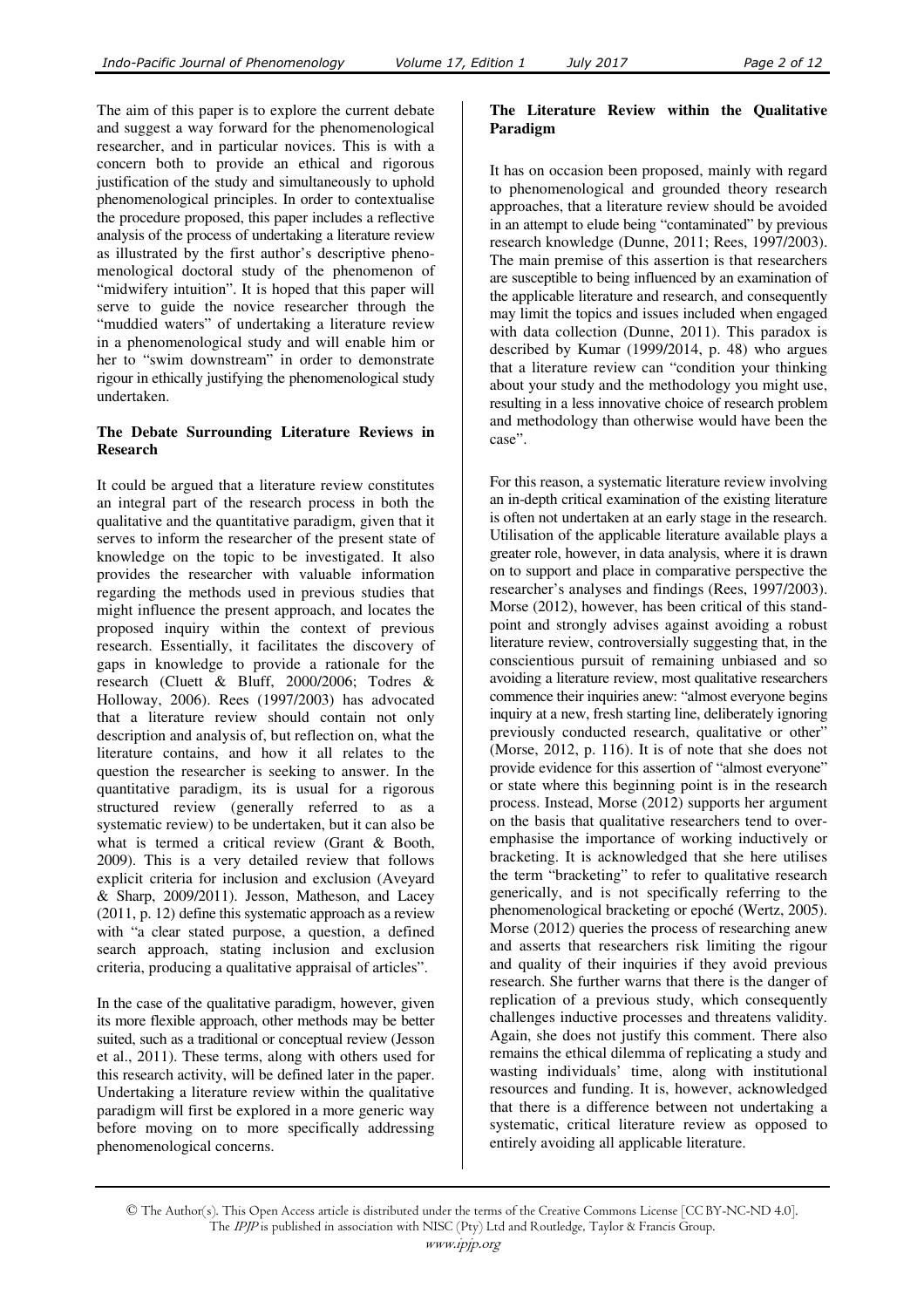Whilst Morse advocates undertaking some sort of literature review, conversely Cluett and Bluff (2000/ 2006) concur with Rees's (1997/2003) notion of "contamination" and go as far as to suggest that, in order to ensure validity within a qualitative study, a review of the literature should be postponed and a research area selected with which the researcher is unfamiliar. The specific type of literature review they are referring to is, however, not clarified. What must be taken into consideration is that the qualitative paradigm is underpinned philosophically by the principle that science cannot be devoid of human subjectivity (Habermas, 1968/1971). Cluett and Bluff (2000/2006) argue that, rather than being driven by subjectivity, qualitative research is concerned with *relationally* developing understanding. This argument neglects to acknowledge the ethical and political implications of the view that the dynamics of qualitative research are inherently relational. The notion of "relational" research has been championed by Wertz (2011, p. 84), who defines relational inquiry as research that "inevitably includes and expresses the orientation, methods, values, traditions and personal qualities of the researcher".

Wertz's assertion suggests that it is almost impossible to have a complete absence of personal knowledge or bias in relation to a phenomenon. Alongside Morse's (2012, p. 116) argument that an over-emphasis tends to be placed on "working inductively" or "bracketing" what is already "known" in order to prevent bias, arguably this has resulted in researchers producing research that is both superficial and naïve. There is also the pragmatic issue that, in order for research to be undertaken, it will need to gain ethical approval. In terms of the standard ethical requirements, a literature review is a mandatory component of a research proposal. These considerations lead us to conclude that it is indeed necessary to undertake some type of literature review in qualitative research and, since knowledge and understanding are considered relational, that contamination is unavoidable. Qualitative research literature having been used as a context for general discussion of the issues, these will now be considered more specifically in relation to the methodological demands of descriptive phenomenology.

## **The Concerns of the Phenomenological Researcher**

Following an analysis of the debate concerning whether a literature review should be undertaken in qualitative research, we have concluded that some kind of review of the literature is indeed necessary and that avoiding "contamination" is impossible. In this regard, it needs to be acknowledged that, whilst proceeding inductively may be of concern in the context of other qualitative methodologies, descriptive phenomenologists employ a method whereby their previous knowledge (which includes the perspective gained from a literature review) or predisposition is made transparent (Giorgi, 2012). This preliminary research process involves orienting to (Van Manen, 2014), delineating (Wertz, 2005) and articulating (Todres, 2005) the experiential phenomenon of interest to the researcher. We will argue that the articulation of this initial interest begins within what Husserl called the "natural attitude" and then moves into the "phenomenological attitude" in an intentional way at a particular stage of the research process. A type of literature review that can accommodate specifically phenomenological concerns needs to be identified. In order to ensure methodological rigour, this method of review will therefore need to be underpinned by the principles of Husserlian philosophy.

# **Husserl's Phenomenology**

Before considering the identification of a phenomenon for study and formulating a research question for a literature review, it is important first to consider the philosophy underpinning descriptive phenomenology. For this purpose, it is necessary to turn to the founder of modern phenomenology, Edmund Husserl (1930/ 1980). Husserl originally focused on mathematical concerns, and, in the first part of one of his seminal works, *Logical Investigations*, he sought to comprehend the relationship between numbers and what they represented. In the course of this exploration, he became disillusioned with the abstract quantitative nature of mathematics and questioned what numbers were related to (Dahlberg, Dahlberg, & Nyström, 2008). He asserted that the "whatness" of a phenomenon was the most essential thing to consider, and this by its nature involved a qualitative dimension (Dahlberg et al., 2008). The qualities of a phenomenon could be elucidated only by obtaining descriptions from the "lifeworld". This Husserl later defined as "the world as immediately or directly experienced in the subjectivity of everyday life" (Husserl, 1900/1970). Husserl perceived the lifeworld in Diltheyan terms as seamless and relational, where everything is interconnected. He asserted that, in order to reach the essence of a phenomenon, it was necessary to describe, and not measure or explain, its qualities as they were experienced in the lifeworld. This illuminates the focus of the phenomenological question on the "whatness" or "quiddity" of a phenomenon. Quiddity can be defined as the inherent nature or essence of some "thing", or, more simply, the qualities that make "the thing" what it in essence is in itself. Proceeding from this understanding, the phenomenological researcher must focus descriptively on how the phenomenon is experienced qualitatively.

The task of the phenomenological researcher is thus to identify a topic, concept or phenomenon and describe its presence within the lifeworld (Wertz, 2005). This begins with identifying or delineating the phenomenon. This occurs in the researcher's natural attitude. What must be made clear at this juncture is the Husserlian distinction between the "natural attitude" and the "phenomenological attitude".

<sup>©</sup> The Author(s). This Open Access article is distributed under the terms of the Creative Commons License [CC BY-NC-ND 4.0]. The IPJP is published in association with NISC (Pty) Ltd and Routledge, Taylor & Francis Group.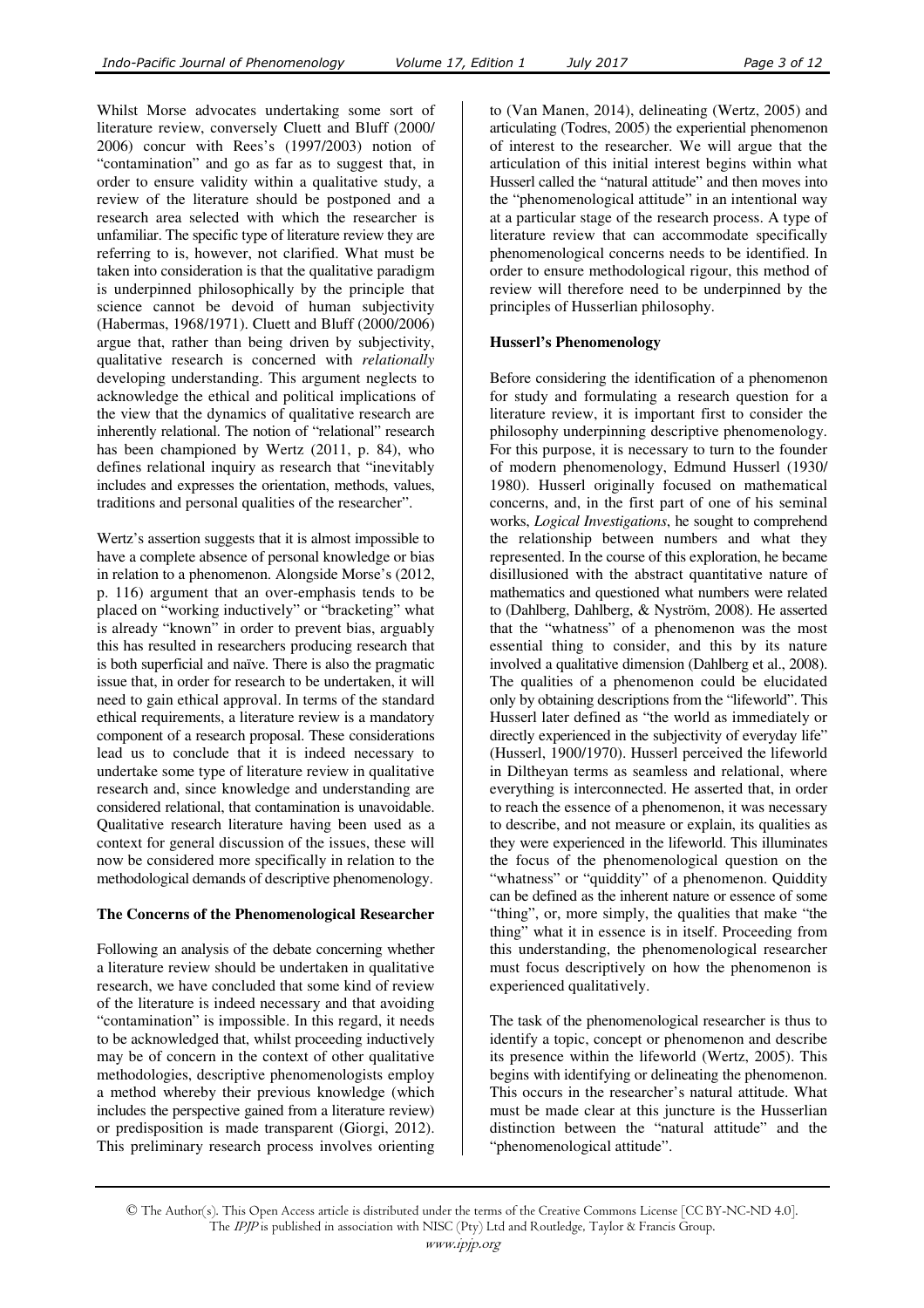## **The Natural and Phenomenological Attitudes**

Husserl's distinction between the natural attitude and the phenomenological attitude is key to comprehending our understanding of the world. An earlier philosopher, Dilthey, is helpful in indicating how our initial "taken for granted" understanding of ourselves and life begins in what Husserl later called the natural attitude, which is replete with personal and historic interests (Churchill & Wertz, 2001/2015). Dilthey conceptualised how we are already enmeshed within the life we are trying to comprehend, as we are already grounded in, and have, a pre-existing life. Giorgi (2009, p. 87) has described this as the "attitude of everyday life, the attitude that one displays in the everyday world where most things are simply taken for granted".

Conversely, the phenomenological attitude is where nothing is taken for granted, where one questions and suspends the "taken for granted" and "how things are", and adopts a more reflective perspective that acknowledges that any phenomenon is always appearing within a particular subjective context.

The process of delineation should clarify both the vantage point or unique perspective of the researcher and his or her embeddedness within the "natural world" of concerns and interests, as well as reviewing the academic literature in order to establish the current status of knowledge and scholarship concerning the subject. This process enables the researcher not only to define the research area, aims and objectives, but, as Wertz (2005, p. 170) asserts, to discover "some gap between knowledge and reality that requires qualitative knowledge, that is, an understanding of what occurs. Research is then designed to solve the problem, fill in the gap, and overcome the flaw".

What this process involves in terms of concrete phases will now be considered, commencing with the first steps of *orienting to* and *delineating* the phenomenon, and then detailing the process of undertaking a literature review for a phenomenological study. The proposed phases outlined in the following section are based on the acknowledgement that an interest in a phenomenon begins within the natural attitude or "from an everyday perspective" (Giorgi, 2009, p. 180). This is opposed to the phenomenological attitude, which comes into operation later, where the focus of the researcher is on "how the participant lived in the situation" (Giorgi, 2009, p. 180). It has already been established that the phenomenological methodology provides a means of making the researcher's own predispositions and prior knowledge explicit and transparent. To ensure rigour in a phenomenological study, achieving transparency of personal interests requires three steps methodologically. Each of these steps will be given context by the inclusion of reflective examples from the first author's doctoral dissertation.

# *Step 1 – Orienting to the Phenomenon*

Before the delineation of the phenomenon occurs, a phenomenological research study must necessarily begin with "wonder". Van Manen (2014, p. 13) defines this as a process of "questioning the meaning of life as we live it", pointing to the capacity of wonder to "dislocate and displace" a phenomenon and enable reflective insight. Van Manen (1990, p. 40) goes on to conceptualise this initial wonder or interest as the "orientation" to the phenomenon. Orientation to the phenomenon also involves the description of the "vantage point in life" (Van Manen, 1990, p. 40) from which the researcher is viewing it. To exemplify this, as both a midwife and an educationalist, the first author subjectively orients to life and the research phenomenon from this dual professional vantage point. Van Manen (1990) asserts that, to be phenomenological, this interest in or wonder about the phenomenon must be experiential, or related to the human experience. The starting point, therefore, of an orientation to the phenomenon is for the researcher to find a phenomenon of interest and ponder its meaning in relation to lived experience. Ethically, the academic researcher must focus on a phenomenon that is both relevant and interesting within its field.

The focal phenomenon in the first author's doctoral study is *midwifery intuition.* This was considered both relevant and interesting, as intuition has been hailed for its role in advancing contemporary midwifery practice and education (Brown, 2006; Davis-Floyd & Sargent, 1997; Wickham, 1999). The fact that there was found to be a dearth of evidence for this in the existing literature and research in the field of midwifery provides the justification for this study (Fry, 2016). Within her area of work, in both education and practice, the author has always had a fascination with the notion of intuition. To summarise, the first step is to find a phenomenon of interest that is enmeshed with the lifeworld and is research-worthy. Having established an interest in and an enmeshment with, for example, the phenomenon of *intuition*, the next step involves the delineation of the phenomenon. The second step therefore extends this initial interest to a more formal process of locating the phenomenon in academic scholarship, as well as within the researcher's personal and professional interests.

## *Step 2 – The Articulation of the Phenomenon*

Wertz (2005, p. 170) defines this process as "locating and delineating" the presence of a phenomenon, the importance of which is emphasised by Todres and Holloway (2004, p. 84). They, however, utilise the term "articulation of an experiential phenomenon of interest". During this stage, researchers may "acknowledge and make explicit their initial interest and agenda" (Todres & Holloway, 2004, p. 84). This stance is underpinned by Husserl's (1913/1931) assertion that the beginning of understanding is informed by human "embeddedness

<sup>©</sup> The Author(s). This Open Access article is distributed under the terms of the Creative Commons License [CC BY-NC-ND 4.0]. The IPJP is published in association with NISC (Pty) Ltd and Routledge, Taylor & Francis Group.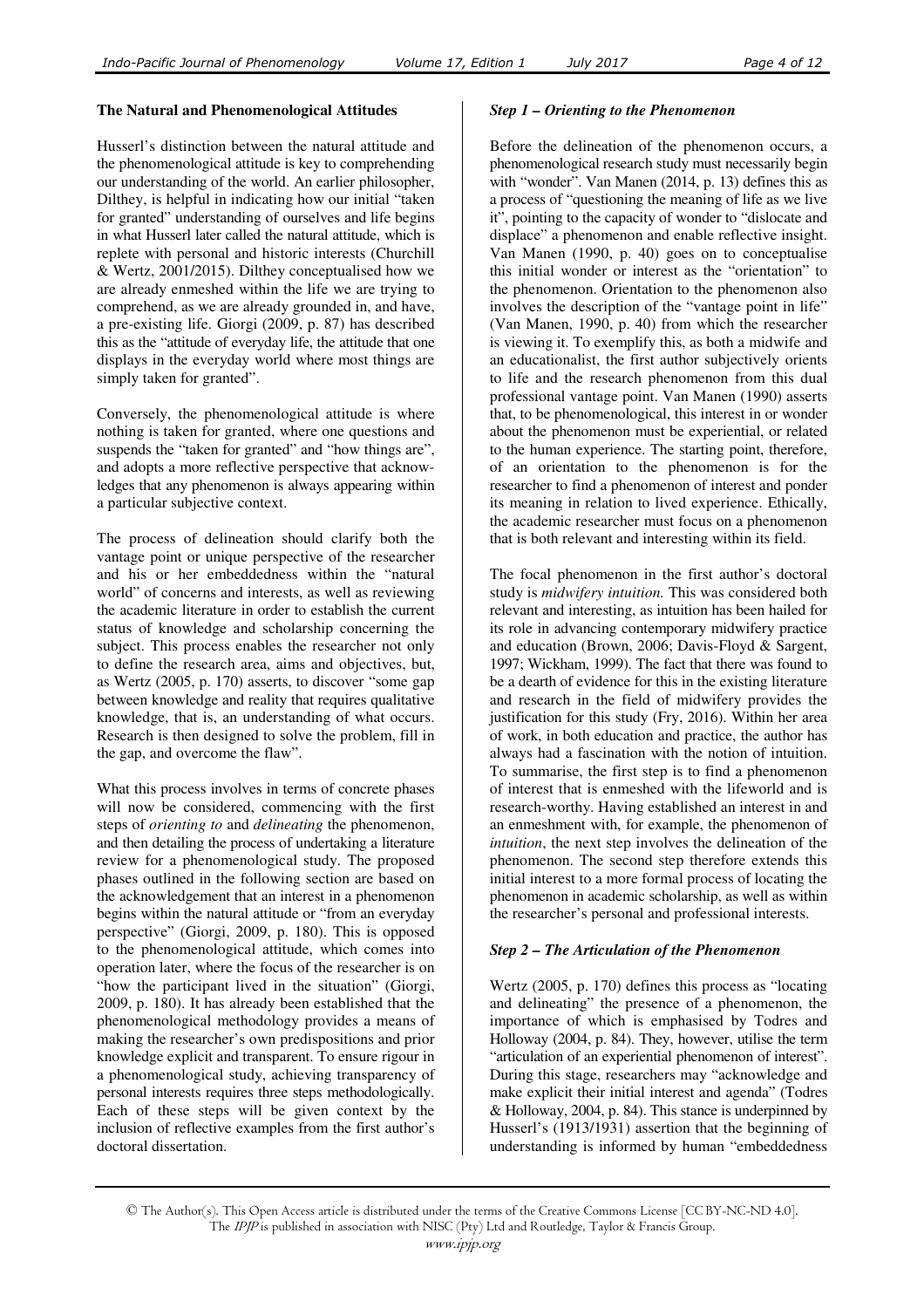and participation in experiential life" (Todres & Holloway, 2004, p. 83). What this implies is illustrated by the first author's interests and agenda for her study. The focal phenomenon, *midwifery intuition*, had arisen out of a multitude of contextual factors, including personal experience from the vantage point of practising as a midwife, a converging interest in women's ways of learning, and practice knowledge as an educationalist. It had also arisen out of a professional context in which intuition had become marginalised within health care and midwifery practice due to the hegemony of evidencebased practice (Scammell & Stewart, 2014).

Whilst the phenomenologically inclined researcher has to be mindful of, and make explicit, personal interests and agendas, a more "disciplined" transparency of theoretical interests is also necessary before formulation of the research question (Todres, 2005). It is asserted that a literature review in a phenomenological study plays a role in making clear not only the academic need to study the phenomenon, but also the researcher's interests and agenda in approaching the study. From this reflection, a phenomenological research question is formulated to form the basis of the research study, orienting it towards achieving its phenomenological aim to offer an understanding of the nature or "whatness" of the phenomenon. The description of this whatness should address the boundaries of the phenomenon, the commonalities and differences between it and other connected phenomena, and how it exists in the lifeworld (Wertz, 2005). In the next section we will consider what kind of literature review is necessary to make transparent the specifically academic and professional interests vested in the phenomenon, in the process enabling further "locating and delineating" of its presence.

# *Step 3 – Delineating the Phenomenon through Academic and Professional Interests*

Delineating the phenomenon needs to be undertaken in relation to the specific context or lifeworld in which it is to be studied; which context, as already identified, includes the researcher's natural attitude interests and concerns, as well as academic and professional interests and concerns. This can be established by reviewing the literature in an intentional way in order to become informed about the current state of knowledge, theories and unanswered questions or gaps in knowledge about the topic to be studied (Aveyard, 2010). In reviewing the literature, the researcher may also choose to focus on historical, policy and practice issues relevant to the phenomenon. A literature review in a phenomenological study is furthermore guided by a lifeworld concern (Wertz, 2005). Todres and Holloway (2004, p. 84) point to this as requiring that the researcher "locate the topic and the subject matter in a general way that can connect to everyday human concerns and directions". To embark on this process, a range of literature review methods will now be considered, and a selection will be made of a model that would seem best suited to the aims and ethos of a phenomenological approach.

#### **Selecting a Literature Review**

The aims of a phenomenological literature review would seem not to be served by a systematic review developed and governed by a differing methodology (Jesson et al., 2011). Such a review conventionally involves a technical, rational, standardised process that aims to provide neutrality and objectivity. As such, it can be seen to fit seamlessly within the quantitative paradigm (Jesson et al., 2011, p. 15). Jesson et al. go on to state that "a more qualitative open paradigm" such as a phenomenological approach requires a more open and flexible method. Various methods have been identified to support the researcher in a systematic review of the current state of knowledge, such as critical review, metaanalysis, scoping review, rapid review, and systematic review (Grant & Booth, 2009). Since most of these methods are rigidly boundaried and highly structured, they do not offer the open flexibility that is required. Whilst database searches can use  $Mearmathsf{eSH}$ <sup>1</sup> words that can be exploded and so forth, identification of key words, hits, and a hierarchy of evidence is still expected.

One of the broader methods of reviewing the field literature is the traditional approach, identified by Grant and Booth (2009) as the most detailed review, which generally adopts a critical stance aimed at assessing theories or hypotheses (Jesson et al., 2011). This method of review essentially critiques the methods and results of research studies and includes a focus on the contextual details of the study (Jesson et al., 2011). The contextual depth of previous studies can be seen to be relevant within a phenomenological study, as it links with "human concerns and directions" (Todres, 2005). The critique of methods and results does not, however, serve to explore in depth the academic and professional interests and agendas implicated, so this type of search could lead to a narrow focus despite being more flexibly open than the classic quantitatively structured systematic review. One genre of review that does serve to remedy this is the conceptual review. The conceptual review aims to blend areas of conceptual knowledge, which aids comprehensive understanding of the phenomenon being explored (Grant & Booth, 2009; Jesson et al., 2011). This method has at its core the purpose to "compare and contrast the different ways in which authors have used a specific word or concept" (Jesson et al., 2011). A conceptual review of the available literature provides a method to explore the state of knowledge of a phenomenon, but also vitally ensures that the phenomenological researcher is fully aware of the shared meaning and understanding of the words used within his or her area of research. To put this assertion in concrete context, an example will now be

<sup>1</sup> Acronym for Medical Subject Headings.

 $\overline{a}$ 

<sup>©</sup> The Author(s). This Open Access article is distributed under the terms of the Creative Commons License [CC BY-NC-ND 4.0]. The IPJP is published in association with NISC (Pty) Ltd and Routledge, Taylor & Francis Group.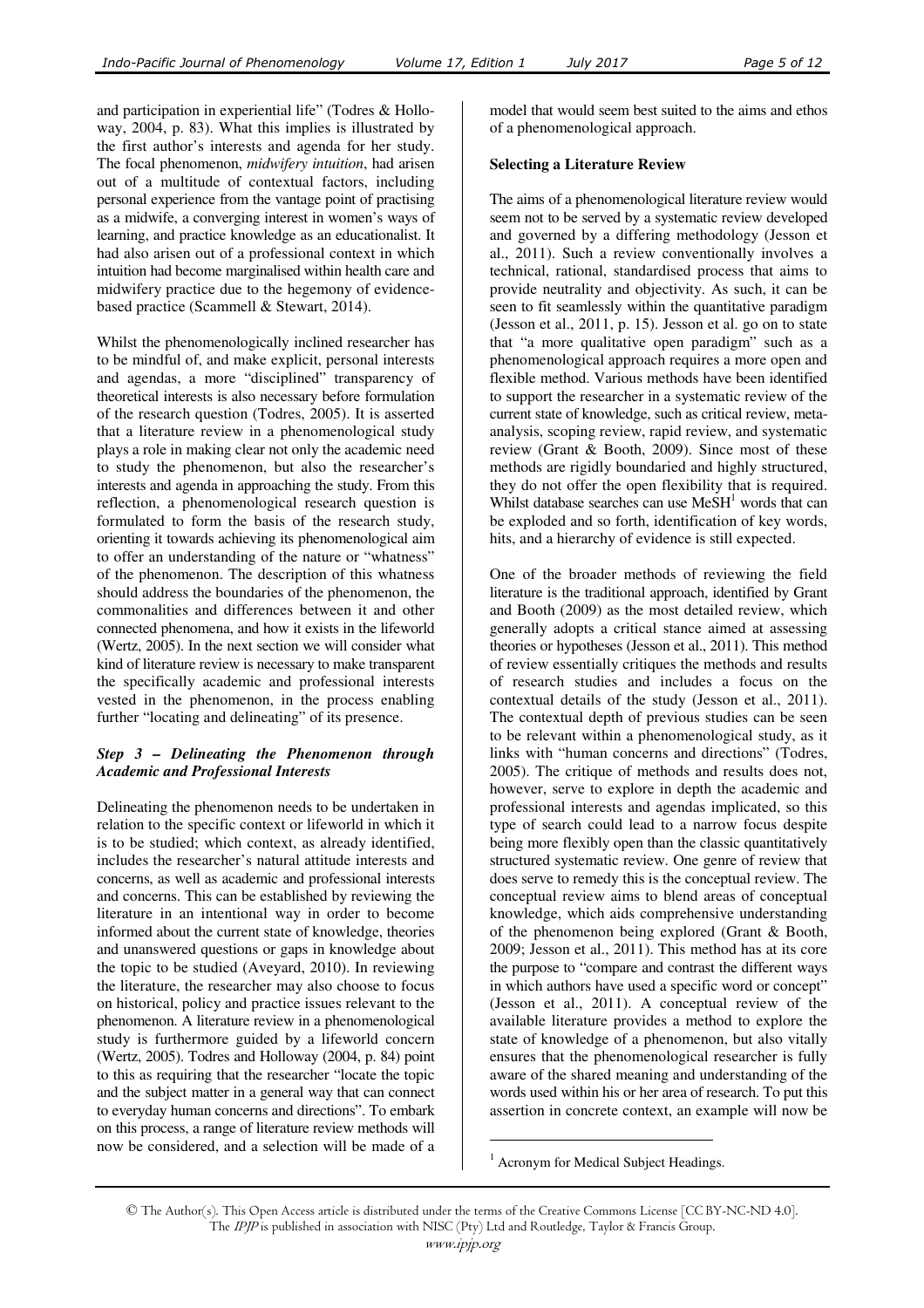presented of how a conceptual review was undertaken. This is to be followed by a brief discussion of how the researcher then enters the phenomenological reduction with, and after, this accumulation of knowledge.

#### **Delving into a Conceptual Review**

The conceptual review is useful for clarifying terms that are often used in a confused way (Jesson et al., 2011). Different disciplines frequently differ in both their understanding of and nomenclature for concepts or phenomena within the lifeworld (Dunne, 2011). This was found to be the case with the inquiry into intuition in midwifery. Defining intuition is fraught with difficulties (Olafsdottir, 2009) and, by attempting to do so, there is a danger of restricting its full and complex meaning, particularly in respect of how it may relate to midwifery practice. An initial foray into the literature was undertaken with the intention to examine concepts and meanings of intuition and how they were utilised in midwifery practice. This process generated the following terminology: intuition, patterning, know how, intuitivehumanist theory, inner knowing and knowledge, tacit knowledge, habitus, reflection in action, reflexivity and practice, and embodied knowledge. A further exploration was then undertaken using these terms. This conceptual review of the field literature highlighted that intuition has been researched and conceptualised in clinical nursing practice. Evident, however, was the absence of research on the use of intuition in midwifery in the United Kingdom. Only two studies were found: one conducted in the United States of America (Davis-Floyd & Davis, 1997), and one in Iceland (Olafsdottir, 2009). A further critique of the literature cemented the findings of the review of the literature on intuition into two main themes: firstly, intuition based on patterning, tacit knowledge and habitus, reflection and reflexivity, and, secondly, intuition based on connective ways of knowing and embodied knowledge. In the course of this initial conceptual review, it became apparent that intuition was of wider concern outside health care, which led to the concept being explored in psychology as well. Whilst the work of the Nobel Prize winner Daniel Kahneman (2012) and others is acknowledged, it does not form part of this stage in the phenomenological conceptual review of intuition.

The above example of a conceptual review illustrates how the notion of intuition was "exploded", illuminating different concepts within healthcare and education, the personal interests and agenda of the first author. This process served to explore the boundaries of the phenomenon within the literature. To illustrate the conceptual review, an excerpt will be presented. This concerns one of the themes illuminated by the review: intuition based on patterning, tacit knowledge and habitus, reflection and reflexivity:

*There is no consensus in the literature in terms of the role and meaning of intuition. Johns (1998, p. 2) defined intuition as "tacit knowing" and visualises reflection as a means of access to previous experiences in order to develop "the reservoir of tacit knowing". Intuition has similarly been defined as "know how", consisting of tacit knowledge associated with a created understanding of a situation without having a rationale (Benner & Wrubel, 1989, p. 6). Bourdieu (1977/1990) has coined the term "habitus" to describe the tacit knowledge that inhabitants of a culture or health professionals create within complex practice. Bourdieu asserts that, as practitioners develop a habitus which involves taken for granted meanings, knowledge and skills, it recedes to the background; Benner et al. (2010, p. 178) have termed this "patterning". Wickham (2004) explores this notion, asserting that patterning is the subconscious recognising the situation but the rational brain not recognising the same signs or pattern. Benner (1984, p. 2) defines patterning as "expert know how" based on an experiential knowledge base. She based her notions of expertise on the works of Dreyfus and Dreyfus (1986), who were working in the field of artificial intelligence and came to the conclusion that human "experts" process information entirely differently from computers. In her seminal study of American nurses, she concluded that intuition could be diminished if intuitive or "expert" practitioners tried to analyse their performance (Benner, 1984). She asserted that this "know how" consisted of knowledge that did not follow a linear process and could not be expressed in words (Benner & Tanner, 1987). Rolfe (1998, p. 28) and Schön (1983) contest this, arguing that intuition is "reflection-in-action" that can become a conscious act. Benner et al. (1999) refute this and assert that, whilst a practitioner may adopt a process of thinking in action, this is related to a narrative understanding, not an intellectual, reflective process. Whilst I sanction Benner's idea that intuition is difficult to rationalise, I also concur with Rolfe that, if intuition can be a form of authoritative knowledge in midwifery (Davis-Floyd & Davis, 1997), it is vital that it can be rationalised, or at least explored and described, within lifeworld contexts so as to provide further learning and knowledge transfer.* (Fry, 2016, p. 56)

It can be seen from this excerpt that the conceptual review serves to explore the different ways in which researchers and theorists utilise the term "intuition". This aids the process of locating the phenomenon in the available literature and research, illustrating its aptness

<sup>©</sup> The Author(s). This Open Access article is distributed under the terms of the Creative Commons License [CC BY-NC-ND 4.0]. The IPJP is published in association with NISC (Pty) Ltd and Routledge, Taylor & Francis Group.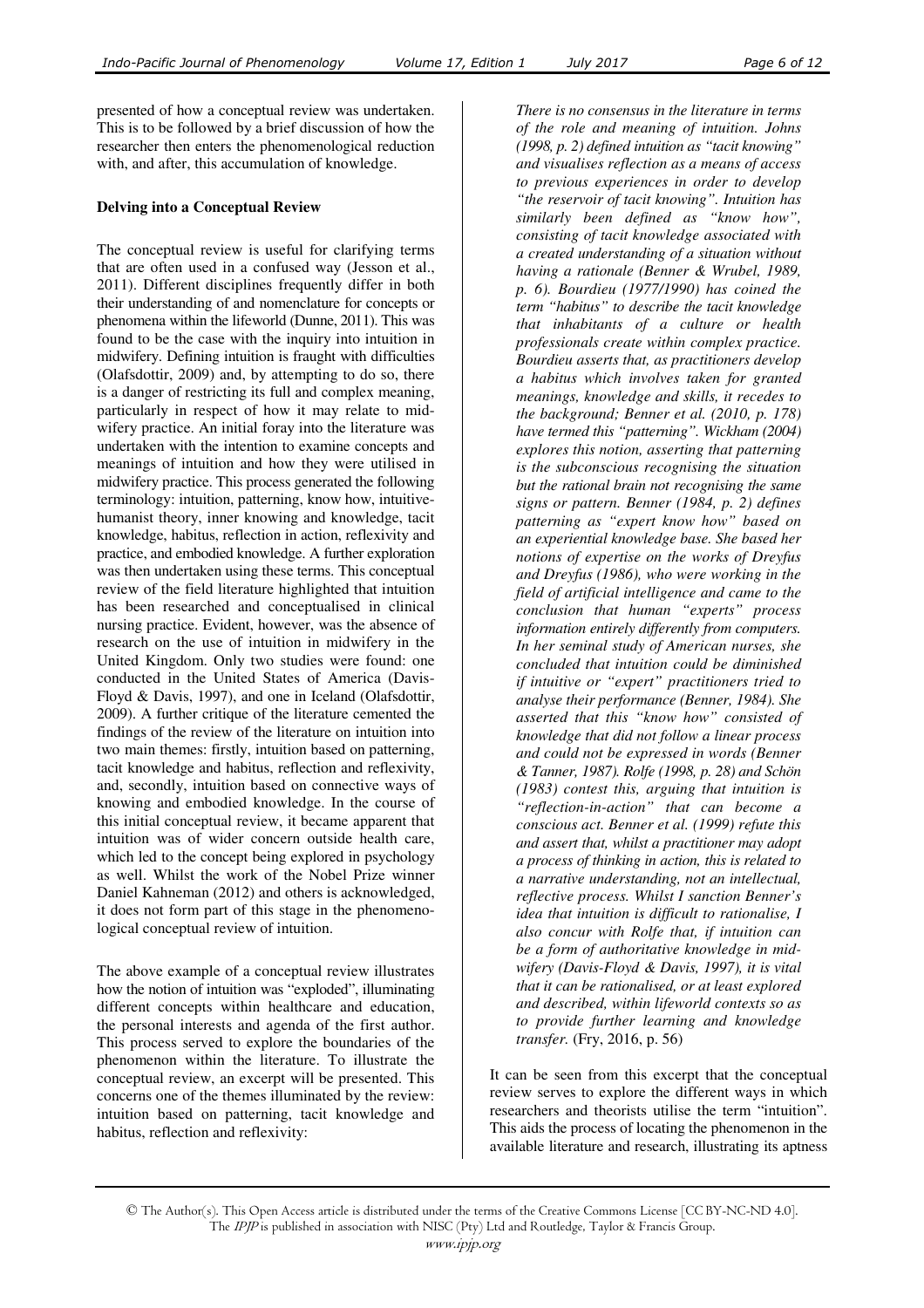as a method of literature review for a phenomenological study. It also helps to delineate the phenomenon. Whilst the term "intuition" itself is not easily discernible, the conceptual literature review highlighted more areas of understanding. From the term "intuition" other concepts were illuminated, such as tacit knowledge, patterning and reflexivity. It is of note that the use of the first person is included within this excerpt both to illuminate the use of self and to serve the purpose of making personal agendas and theoretical interests transparent (Todres, 2005). This transparency is enhanced by then undertaking a personal reflection, enabling the further delineation of the phenomenon by the researcher. In relation to this process, the personal, professional, historical and academic contexts may all be helpful in illuminating the ambiguities and nuances of the term and delimiting the possibilities for formulating a name for the experiential phenomenon.

The excerpt below exemplifies the notion of a personal reflection, and also illustrates how the conceptual review revealed ever more complexity of the phenomenon. On further examination, the term intuition was associated with a spiritual, psychic and emotional connection, as well as with the practitioner's personal background and experience. This provided a larger range of nuances to the phenomenon. A personal reflection on these findings makes the first author's interests transparent and also helps to further delineate the phenomenon:

*A seminal study on nurses' experiences of intuition and the emerging concept of patterning (Benner, 1984) appeared reasonable. However, her assertion that this knowledge cannot be analysed means that this knowledge remains tacit and apparently cannot be imparted or reflected on individually. It also appears to place the phenomenon as one dimensional and purely in the realm of recalling previously gained knowledge, albeit tacitly. Rolfe's (1998) notion of reflexivity and reflection in action offers a remedy to unleash the knowledge and illuminate it for personal learning and knowledge that can be disseminated; however, it does not describe all dimensions of intuition. Opening the phenomenon into the realm of connection with others implies a relationship or "knowing" of another and offers a further dimension to intuition. Additionally, utilising emotion and acknowledging the cultural and experiential worlds of both practitioners and those they serve broadens the phenomenon and embeds this connection. The utilisation of Polkinghorne's (2004) practitioner judgement informed by a reflective understanding embracing all these concepts provides a way to utilise and explore intuition if it is to be accessed or developed by others. This also suggests an acknowledgement of both past experiences and emotional connec-* *tions and does not privilege or make absolute one form of knowledge over another. For me this addresses all of the forms of intuition explored and provides a means of unlocking or utilising this tacit knowledge*. (Fry, 2016, p. 57)

The above excerpt served to provide some elements of reflexivity and transparency for the study. Finlay (2002, p. 531) has defined reflexivity as a process in which "researchers engage in explicit, self-aware analysis of their own role". This process increases the integrity and trustworthiness of qualitative research by reinforcing its methodological rigour. By illuminating the conceptual complexity of the phenomenon, the reflection above also facilitated its delineation. At the conclusion of the initial conceptual literature review, it appeared that the term *intuition* provided an umbrella concept for all the various topics identified in the review, and it was therefore selected to name the phenomenon for study. The name of the phenomenon following this process is, however, a provisional term. Giorgi (1985, p. 12) has termed this "circumscribed indeterminacy". The naming of the phenomenon establishes a starting point for the researcher, and the term *intuition* can be seen as "circumscribed" in that it is referring to a definite bounded phenomenon, "intuition", rather than naming another, for example, "critical reasoning". This initial term, however, develops a quality of "indeterminacy" when it is explored in the lifeworld during the data collection process. The true meaning or "circumscribed determination" of the phenomenon named can be sourced only in people's concrete experiences rather than by means of any singular conceptual or theoretical accomplishment. This is because it is the human experience, as described by the interviewees, that will determine more fully what the named phenomenon means and hence how the term lives.

The naming of an interesting and relevant phenomenon for study therefore arises from a conceptual literature review that additionally clarifies personal, professional and academic interests. Whilst this process is utilised to name and circumscribe the phenomenon, once a phenomenon has been provisionally named, it is not further determined by the review. For this, it is necessary to go to the lifeworld, enter the phenomenological reduction, and allow the "whatness" of the phenomenon to be revealed by lifeworld descriptions. The following section will consider very briefly how to enter the phenomenological reduction with the pre-understanding of the phenomenon gained from the literature review (Giorgi, 2012). This discursive overview will once again be underpinned by Husserlian philosophy.

#### **Entering the Phenomenological Reduction**

The naming and delineation of the phenomenon following the conceptual review undertaken resulted in the phenomenon of investigation remaining *midwifery* 

<sup>©</sup> The Author(s). This Open Access article is distributed under the terms of the Creative Commons License [CC BY-NC-ND 4.0]. The IPJP is published in association with NISC (Pty) Ltd and Routledge, Taylor & Francis Group.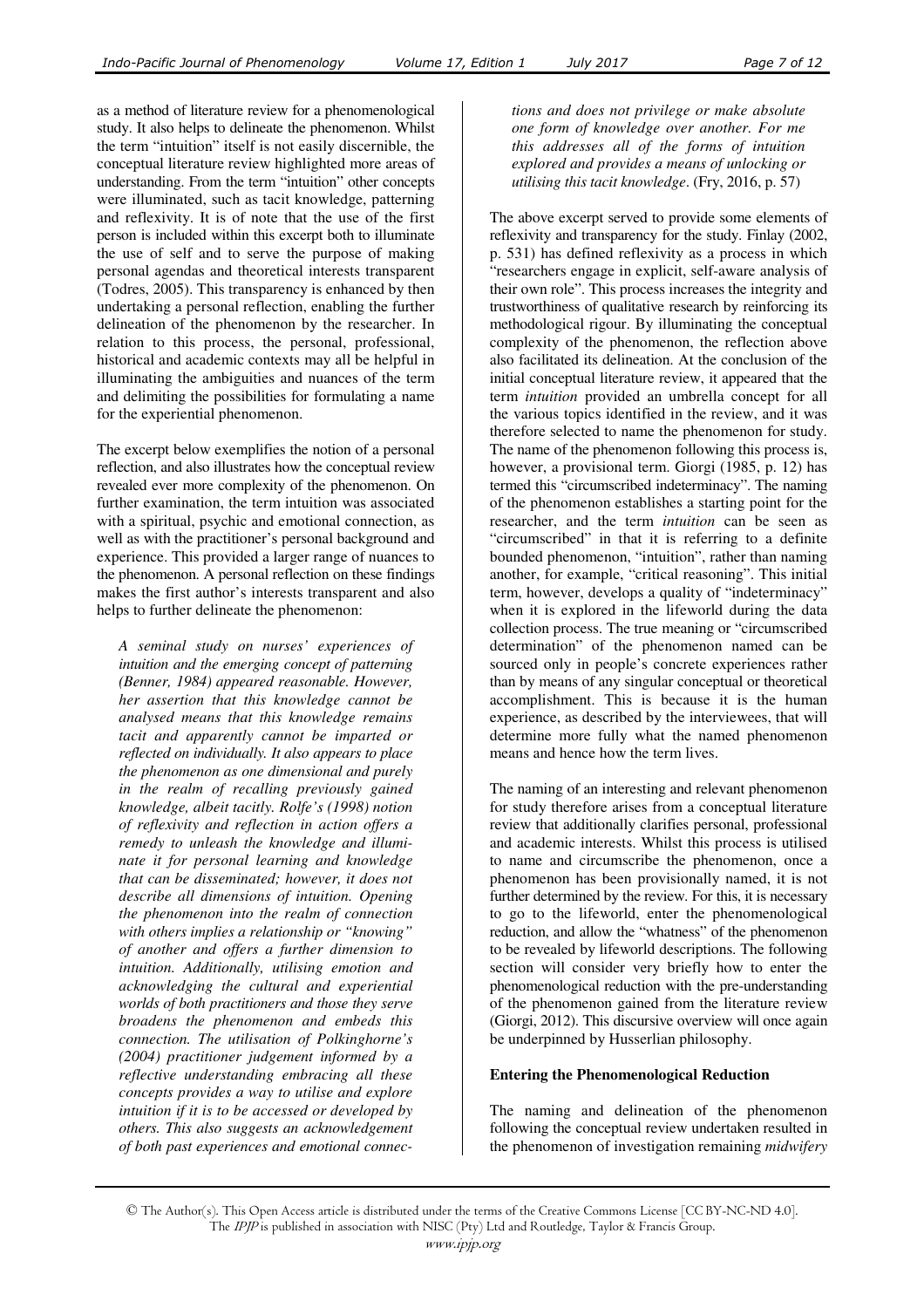*intuition*. The experiential nature of the lifeworld is, however, such that terms refer to experiences that transform into each other and that also have unique resonances for different people. This means that clarification of this indeterminate part of what is circumscribed can only be achieved by going to people's lifeworlds (Giorgi, 2009). What must be remembered, however, is the need to enter into a phenomenological attitude after the literature review has been completed in order to determine the phenomenon's quiddity in the lifeworld rather than in terms of its preconceived terminology and over-determination by the pre-understandings of the researcher. The phenomenological attitude gives priority to how the phenomenon appears within the lifeworlds of research participants. The phenomenological reduction furthermore requires the conscious suspension of imported theories, jargon and external interpretations when the researcher comes to analyse the data. The movement from the "knowing" of the literature review process into the phenomenological reduction at the empirical stage of the research study is underpinned by Husserl's notion of "bracketing", which was initially informed by his meditation on mathematical processes. In mathematics, it is not that an individual does not know "what is in" the brackets, as if historical knowledge of what they contained has been annihilated. What occurs, however, is that the bracketed information is suspended or put out of play for a period of time. In a descriptive phenomenological research study, this period of time ends at the start of the discussion phase of the research, where personal, academic and professional knowledge is once more returned to and a dialogue ensues between the findings, the initial literature review and a further conceptual review based on the findings.

## **Concluding Thoughts**

With regard to the lack of consensus in relation to the qualitative paradigm as to whether or not to undertake a literature review, it has been suggested that undertaking a conceptual review juxtaposed with a personal reflection of theoretical interests offers a way to reconcile the conflicting concerns. Descriptive phenomenology as a specific methodology has been considered within this context. The preliminary stages of undertaking a phenomenological study have been outlined, and the rationale of each stage clarified. Proceeding accordingly warrants that the researcher undertake a preparatory exploration of the dimensions of the phenomenon in order to delineate it. It has been proposed that, within a phenomenological study, this forms an integral part of the literature review and the formulation of the research question. While the making explicit of personal interests and pre-understandings also helps to articulate the phenomenon, the intention of this is not to privilege one form of knowledge over another, but to enable the focal phenomenon to be named in a provisional but relevant way. After this process, the researcher then adopts a phenomenological attitude and explores the phenomenon within a concrete lifeworld context. The next concern for the novice researcher is therefore how to enter the phenomenological attitude, as will be analysed in greater depth in a further publication.

That the first phase of delineating the phenomenon is undertaken from the perspective of the natural attitude accounts for the limitations of the example of a conceptual review provided. When the literature was again reviewed after analysis of the data, further related terms were identified, and the findings in this regard examined in the discussion chapter of the thesis.

There being a dearth of literature focusing specifically on this area, it is hoped that the approach proposed in this paper will prove useful in guiding the novice researcher through the muddied waters of undertaking a literature review in a phenomenological study and enable phenomenological researchers in general to "swim downstream" to ethically justify their own studies with methodological rigour. It must nevertheless be emphasised that this is not the only way to undertake such an endeavour; hopefully, however, presenting it for consideration will initiate further endeavours and debate in this area.

#### **Referencing Format**

Fry, J., Scammell, J., & Barker, S. (2017). Drowning in muddied waters or swimming downstream? A critical analysis of literature reviewing in a phenomenological study through an exploration of the lifeworld, reflexivity and role of the researcher. *Indo-Pacific Journal of Phenomenology*, *17*(1), 12 pp. doi: 10.1080/20797222.2017.1293355

#### **Acknowledgement**

We wish to acknowledge with sincere thanks the guidance provided by Les Todres, Emeritus Professor of Health Philosophy, Bournemouth University.

<sup>©</sup> The Author(s). This Open Access article is distributed under the terms of the Creative Commons License [CC BY-NC-ND 4.0]. The IPJP is published in association with NISC (Pty) Ltd and Routledge, Taylor & Francis Group.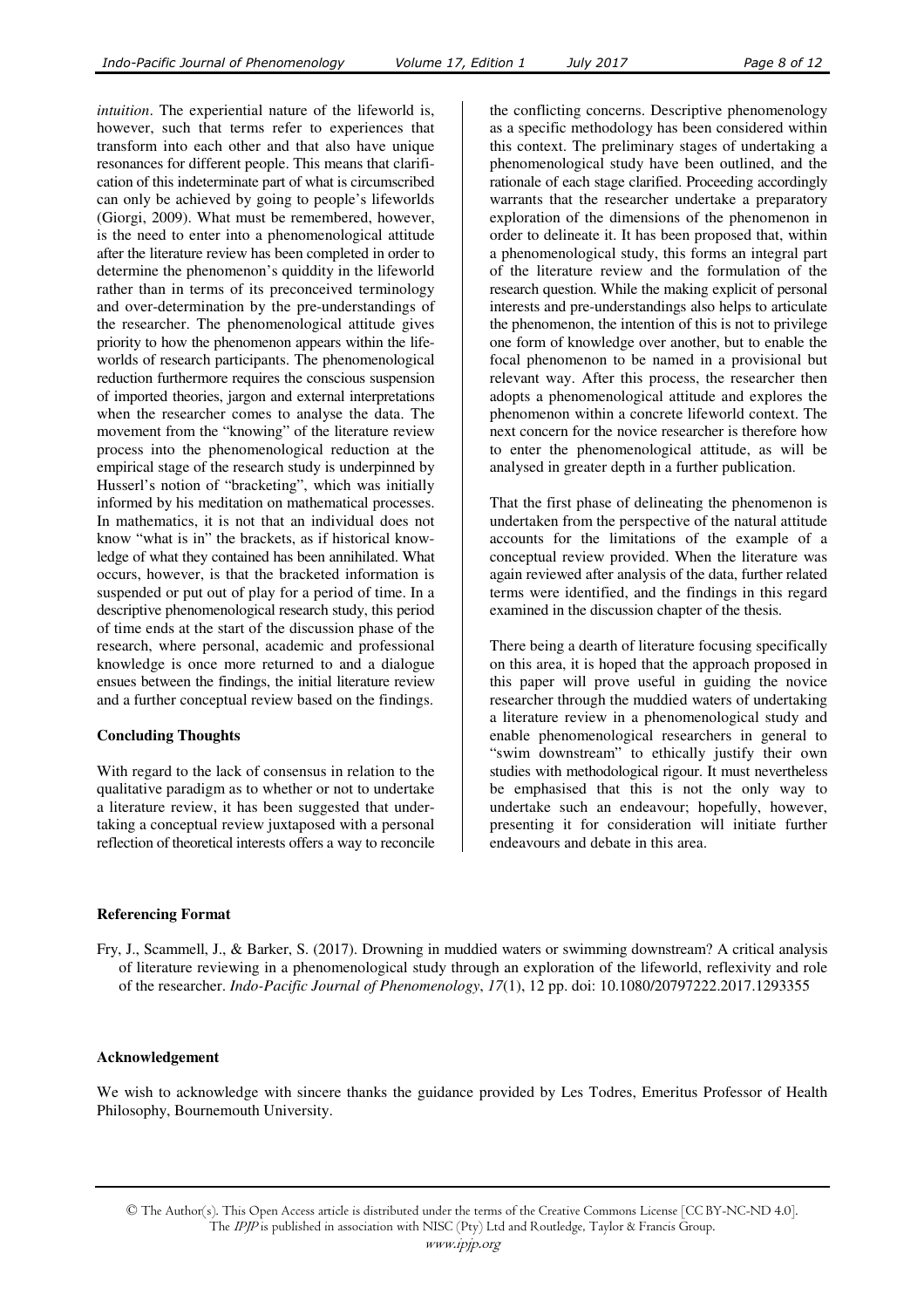# **About the Authors**



*Janet Fry Senior Lecturer in Midwifery, Faculty of Health and Social Sciences Bournemouth University, England*  E-mail address: jfry@bournemouth.ac.uk

Dr Jane Fry is a Senior Lecturer in midwifery in the Faculty of Health and Social Sciences at Bournemouth University in England, and was previously a practising midwife in a community

setting. Her areas of scholarship and publication include student case loading, the humanisation of midwifery care, midwifery epistemology, and phenomenology.

Dr Fry recently completed her doctoral research at Bournemouth University, with her dissertation entitled *A Descriptive Phenomenological Study of Independent Midwives' Use of Intuition as an Authoritative Form of Knowledge in Practice*.



*Janet Scammell Associate Professor of Nursing, Faculty of Health and Social Sciences Bournemouth University, England*  E-mail address: jscammell@bournemouth.ac.uk

Professor Janet Scammell is an Associate Professor of Nursing in the Faculty of Health and Social Sciences at Bournemouth University in England.

She is an experienced nurse academic with research interests in nurse education and health inequalities affecting older people as well as people from Black and Minority Ethnic (BME) backgrounds. She teaches humanising care issues at both undergraduate and postgraduate levels.

Professor Scammell is a Principal Fellow of the Higher Education Academy and has considerable experience of leading innovative curriculum development. Currently she is leading funded research concerning nurse retention in collaboration with NHS partners.

> *Sue Barker Lecturer in Mental Health, Department of Psychology Cardiff University, Wales*  E-mail address: BarkerS7@cardiff.ac.uk



Dr Sue Barker is a Lecturer in Mental Health at Cardiff University in Wales. A mental health nurse for over 30 years, she is a Chartered Psychologist and an Associate Fellow of the British Psychological Society.

Dr Barker has a long-standing interest in emotional wellbeing, and her PhD focused on emotional care. Her phenomenological approach to understanding people's emotional experiences has supported both her practice and writing related to person-centred, humanised and compassionate care.

<sup>©</sup> The Author(s). This Open Access article is distributed under the terms of the Creative Commons License [CC BY-NC-ND 4.0]. The IPJP is published in association with NISC (Pty) Ltd and Routledge, Taylor & Francis Group.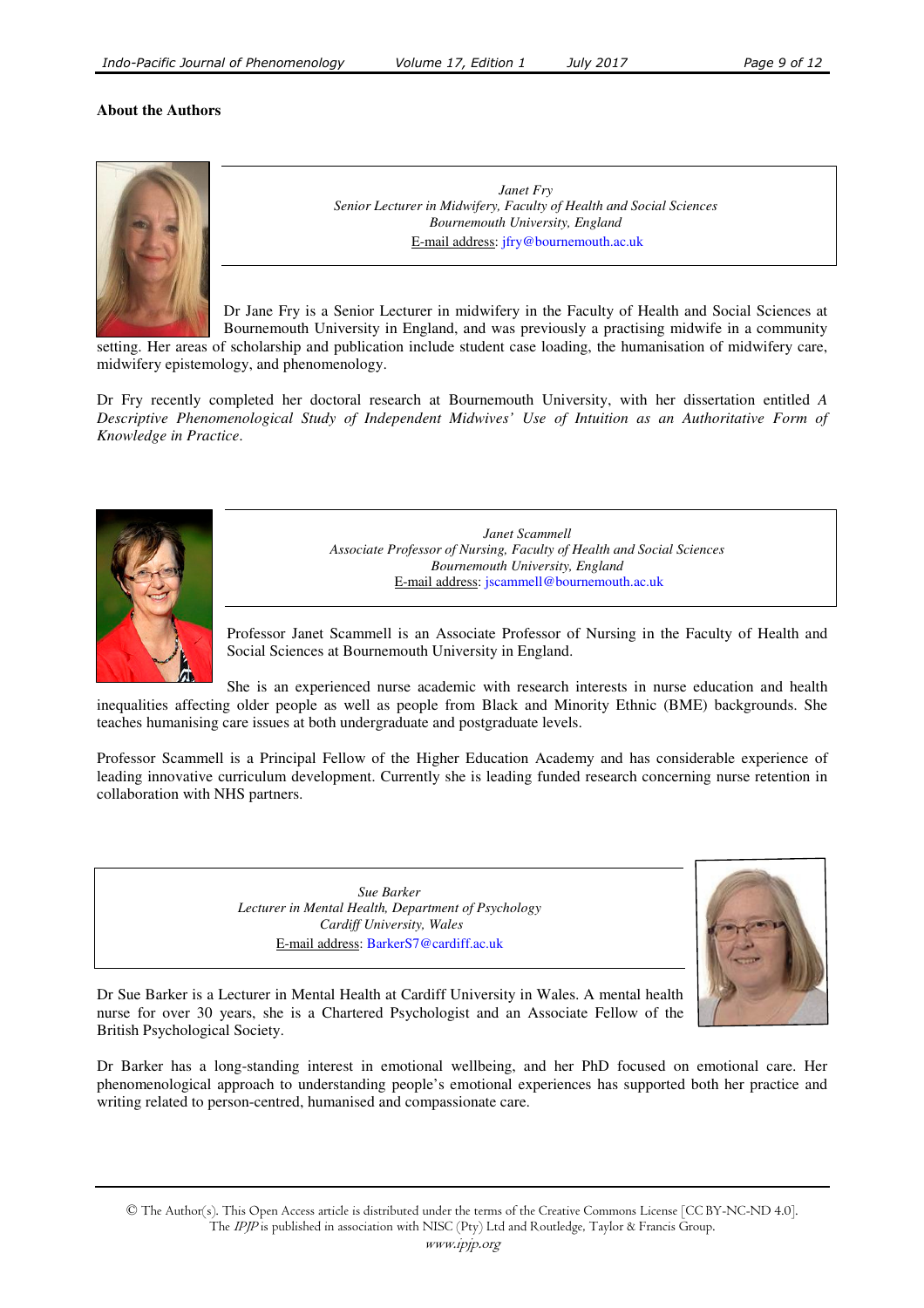#### **References**

- Aveyard, H. (2010). *Doing a literature review in health and social care: A practical guide*. Maidenhead, Berkshire, UK: McGraw-Hill/Open University Press.
- Aveyard, H., & Sharp, P. (2011). *A beginner's guide to evidence based practice in health and social care* (2nd ed.). Maidenhead, Berkshire, UK: McGraw-Hill/Open University Press. (Original work published 2009)
- Benner, P. (1984). *From novice to expert: Excellence and power in clinical nursing practice*. Menlo Park, CA: Addison Wesley.
- Benner, P., & Tanner, C. (1987). Clinical judgement: How expert nurses use intuition. *American Journal of Nursing*, *87*(1), 23–31.
- Benner, P., & Wrubel, J. (1989). *The primacy of caring: Stress and coping in health and illness.* Menlo Park, CA: Addison Wesley.
- Benner, P., Hooper-Kyriakidis, P., & Stannard, D. (1999). *Clinical wisdom and interventions in clinical care: A thinking-in-action approach.* Philadelphia, PA: W. B. Saunders.
- Benner, P., Sutphen, M., Leonard, V., & Day, L. (2010). *Educating nurses: A call for radical transformation*. San Francisco, CA: Jossey-Bass.
- Bourdieu, P. (1990). *Outline of a theory of practice*. Cambridge, UK: Cambridge University Press. (Original work published 1977)
- Brown, A.-M. (2006). *A case study approach to a process and outcome evaluation of a midwifery curriculum using enquiry based teaching and learning strategies* (Unpublished doctoral dissertation). University of Surrey, Guildford, UK.
- Churchill, S., & Wertz, F. J. (2015). An introduction to phenomenological research in psychology: Historical, conceptual, and methodological foundations. In K. J. Schneider, J. F. Pierson, & J. F. T. Bugental (Eds.), *Handbook of humanistic psychology: Theory, research, and practice* (2nd ed., pp. 248–262). New York, NY: Sage. (Original work published 2001)
- Cluett, E. R., & Bluff, R. (Eds.). (2006). *Principles and practice of research in midwifery* (2nd ed.). London, UK: Churchill Livingstone. (Original work published 2000)
- Dahlberg, K., Dahlberg, H., & Nyström, M. (2008). *Reflective lifeworld research* (2nd ed.). Lund, Sweden: Studentlitteratur.
- Davis-Floyd, R. E., & Davis, E. (1997). Intuition as authoritative knowledge in midwifery and homebirth. In R. E. Davis-Floyd & P. S. Arvidson (Eds.), *Intuition: The inside story. Interdisciplinary perspectives* (pp. 145–160). London, UK: Routledge.
- Davis-Floyd, R. E., & Sargent, C. F. (1997). *Childbirth and authoritative knowledge: Cross-cultural perspectives.*  London, UK: University of California Press.
- Dreyfus, H. L., & Dreyfus, S. E. (1986). *Mind over machine. The power of human intuition and expertise in the era of the computer*. New York, NY: Free Press.
- Dunne, C. (2011). The place of the literature review in grounded theory research. *International Journal of Social Research Methodology*, *14*(2), 111–124. doi: 10.1080/13645579.2010.494930
- Finlay, L. (2002). "Outing" the researcher: The provenance, process and practice of reflexivity. *Qualitative Health Research*, *12*(4), 531–545.
- Finlay, L. (2011). *Phenomenology for therapists: Researching the lived world.* Chichester, UK: Wiley-Blackwell.

<sup>©</sup> The Author(s). This Open Access article is distributed under the terms of the Creative Commons License [CC BY-NC-ND 4.0]. The IPJP is published in association with NISC (Pty) Ltd and Routledge, Taylor & Francis Group.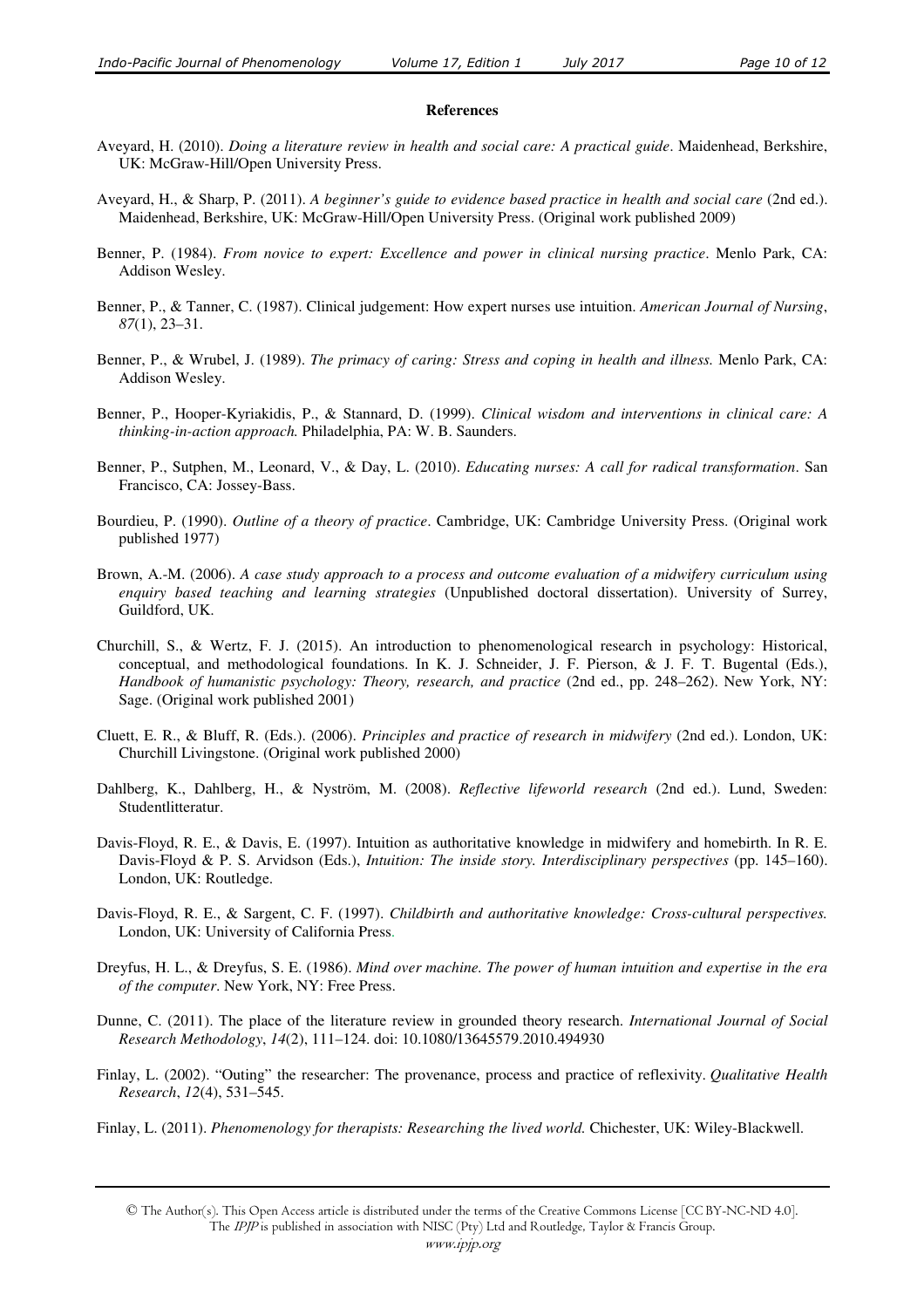- Fry, J. P. (2016). *Independent midwives experiences of utilising intuition as an authoritative form of knowledge* (Unpublished doctoral dissertation). Bournemouth University, Bournemouth, UK.
- Giorgi, A.(1985). The phenomenological psychology of learning and the verbal learning tradition. In A. Giorgi (Ed.), *Phenomenology and psychological research* (pp. 23–85). Pittsburgh, PA: Duquesne University Press.
- Giorgi, A. (2009). *The descriptive phenomenological method in psychology: A modified Husserlian approach*. Pittsburgh, PA: Duquesne University Press.
- Giorgi, A. (2012). The descriptive phenomenological psychological method. *Journal of Phenomenological Psychology*, *43*(1), 3–12. doi: 10.1163/156916212X632934
- Grant, M. J., & Booth, A. (2009). A typology of reviews: An analysis of 14 review types and associated methodologies. *Health Information and Libraries Journal*, *26*(2), 91–108. doi: 10.1111/j.1471-1842.2009.00848.x
- Habermas, J. (1971). *Knowledge and human interests* (J. J. Shapiro, Trans.)*.* London, UK: Heinemann. (Original work published 1968)
- Husserl, E. (1970). *Logical investigations* (J. N. Findlay, Trans.). London, UK: Routledge and Kegan Paul. (Original work published 1900)
- Husserl, E. (1980). *Ideas pertaining to a pure phenomenology and to a phenomenological philosophy, Third Book: Phenomenology and the foundations of the sciences* (T. E. Klein & W. E. Pohl, Trans.). The Hague, Netherlands: Martinus Nijhoff. (Original work published 1930)
- Husserl, E. (1931). *Ideas: General introduction to pure phenomenology* (W. R. Boyce Gibson, Trans.). London, UK: George Allen and Unwin. (Original work published 1913)
- Jesson, J., Matheson, L., & Lacey, F. M. (2011). *Doing your literature review: Traditional and systematic techniques*. London, UK: SAGE.
- Johns, C. (1998). Opening the doors of perception. In C. Johns & D. Freshwater (Eds.), *Transforming nursing through receptive practice* (pp. 1–20). Oxford, UK: Blackwell Science.
- Kahneman, D. (2012). *Thinking, fast and slow.* London, UK: Penguin.
- Kumar, R. (2014). *Research methodology: A step-by-step guide for beginners* (4th ed.). London: Sage. (Original work published 1999)
- Morse, J. M. (2012). *Qualitative health research: Creating a new discipline*. Walnut Creek, CA: Left Coast Press.
- Olafsdottir, O. A. (2009). Inner knowing and emotions in the midwife-woman relationship. In B. Hunter & R. Deery (Eds.), *Emotions in midwifery and reproduction* (pp. 192–209). Basingstoke, UK: Palgrave Macmillan.
- Polkinghorne, D. E. (2004). *Practice and the human sciences: The case for a judgement-based practice of care*. Albany, NY: State University of New York Press.
- Rees, C. (2003). *An introduction to research for midwives* (2nd ed.). Edinburgh/New York: Books for Midwives. (Original work published 1997)
- Rolfe, G. (1998). Beyond expertise: Reflective and reflexive nursing practice. In C. Johns & D. Freshwater (Eds.), *Transforming nursing through receptive practice* (pp. 21–31). Oxford, UK: Blackwell Science.
- Rolfe, G., Freshwater, D., & Jasper, M. (2001)*. Critical reflection for nursing and the helping professions: A user's guide*. Basingstoke, UK: Palgrave.
- Scammell, M., & Stewart, M. (2014). Time, risk and midwifery practice: The vaginal examination. *Health, Risk & Society*, *16*(1), 84–100. doi: 10.1080/13698575.2013.874549

<sup>©</sup> The Author(s). This Open Access article is distributed under the terms of the Creative Commons License [CC BY-NC-ND 4.0]. The IPJP is published in association with NISC (Pty) Ltd and Routledge, Taylor & Francis Group.